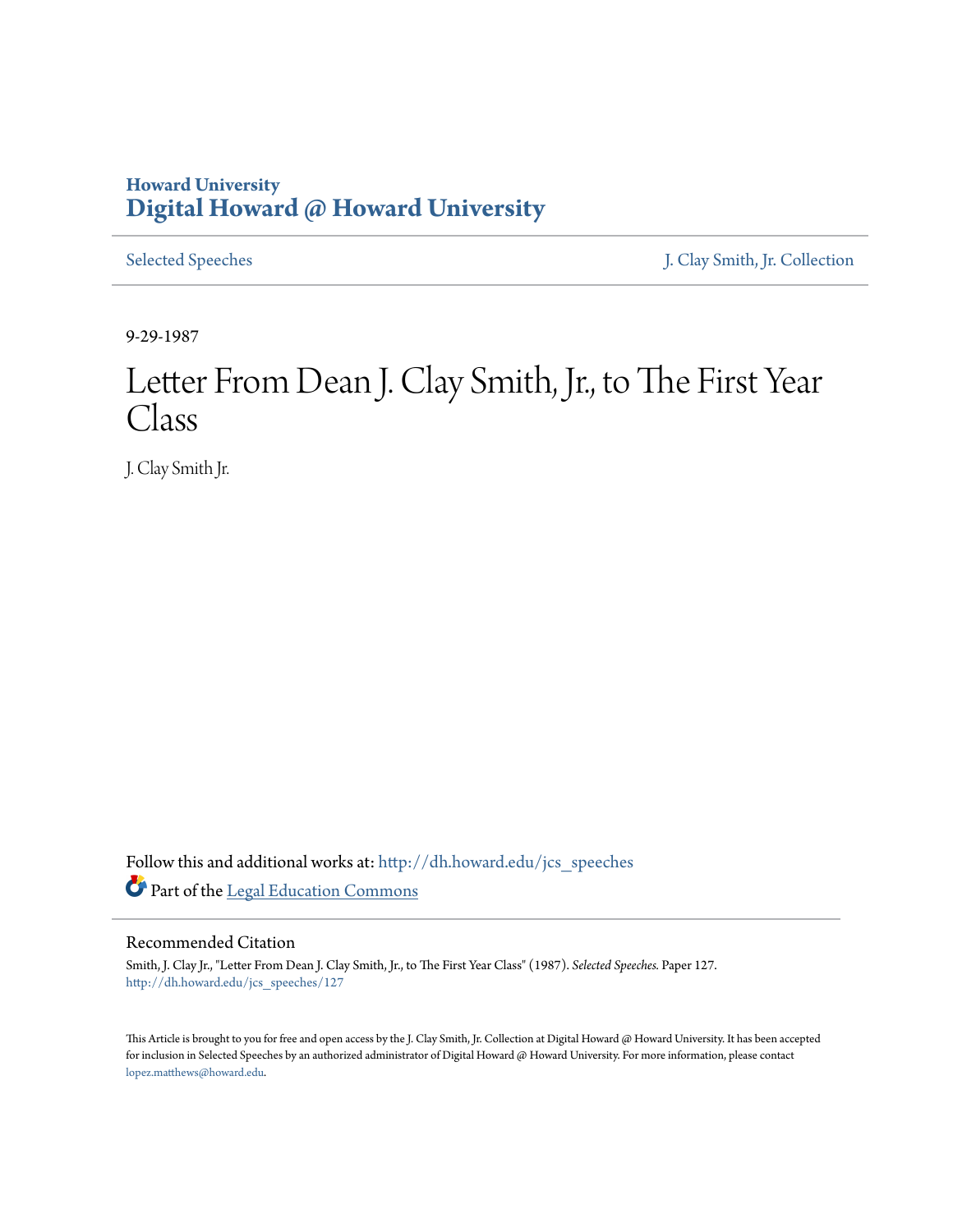

OFFICE OF THE DEAN SCHOOL OF LAW

## .HOWARD UNIVERSITY

2900 Van Ness Street. N. W. Washington, D.C. 20008

1. September 29, 1987

Letter From Dean J. Clay Smith, Jr., to The First Year Class

I hope that this letter finds you and the study of law well. By now you are aware of the rigor of law school and the diversity of your professors' personalities and approaches to the study of law.

Hopefully, by now you are beginning to see the importance of case precedent -- how one case relies on other similar cases in the formulation of the rule of the case. You probably now see how important facts are in the ultimate resolve of any case. I am still a great believer in knowing the procedural posture of the case in attempting to determine the narrow holding of a case, and so should you. A case has much in it. Some parts are relevant to the ultimate understanding of a case and yet other parts of it are not. That is why you must try to distinguish between that which is holding and that which is not. Let's call that which is not, dictum.

Should dictum be dismissed by the student? Absolutely not. Dictum often provides you with good note taking material. Indeed, dictum in one case may influence the decision of the court in another case. However, dictum remains dictum until it reaches higher ground.

By now all first year students should know and understand the importance of synthesis. Synthesis is more than a word, it is a process of connecting cases in such a manner that a legal picture emerges. Unless you have briefed the cases and separated law from fact, synthesis is very difficult, if not impossible, to do. Synthesis requires that you ask yourself several questions: Why is case 1 different from case 21 What is the black letter law in case  $1$ ? Is it the same as in case 2? If so, then why was case  $2$ ,  $3$ ,  $4$ , etc. resolved differently from case 1? Here is where the study of law begins to challenge you.

Quoting rules would help you. A parrot of rules that cannot analyze the "why" of the rule just won't fly. The outcome of the case may turn on the fact that the plaintiff failed to plead properly, or failed to introduce or could not prove an essential element at trial. The outcome may depend on whether the trial judge erred in the instruction to the jury. Hence, the rule usually relates to some human conduct, or a procedural flaw.